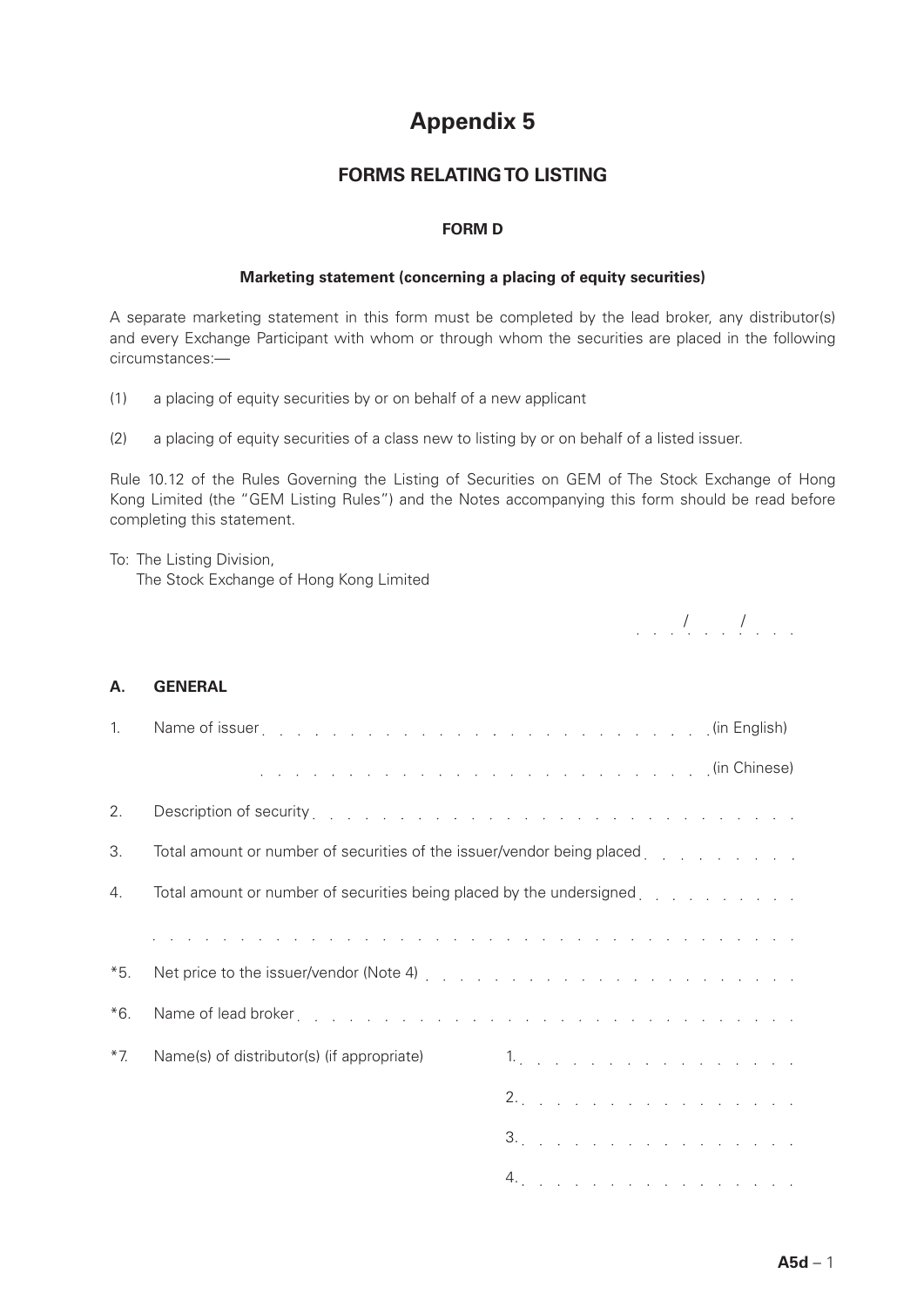\*8. Name(s) of the persons(s) or firm(s) from whom the undersigned obtained the securities to be placed by the undersigned .

\* (To be completed by lead broker only) *(Note 3)*

### **B. SUMMARY OF DISTRIBUTION**

| 9. | (To be completed by lead<br>broker only) (Note 3) |            | Amount or number<br>of securities | % of placing  |  |  |  |  |  |
|----|---------------------------------------------------|------------|-----------------------------------|---------------|--|--|--|--|--|
|    | <b>Distributors</b><br>(As in A7)                 |            |                                   | (1)           |  |  |  |  |  |
|    |                                                   |            |                                   | (2)           |  |  |  |  |  |
|    |                                                   |            |                                   | (3)           |  |  |  |  |  |
|    |                                                   |            | the company of the company of     | (4)<br>$\sim$ |  |  |  |  |  |
|    |                                                   |            | the contract of the contract of   |               |  |  |  |  |  |
|    | General public                                    |            |                                   |               |  |  |  |  |  |
|    | Total                                             | (as in A3) |                                   | 100           |  |  |  |  |  |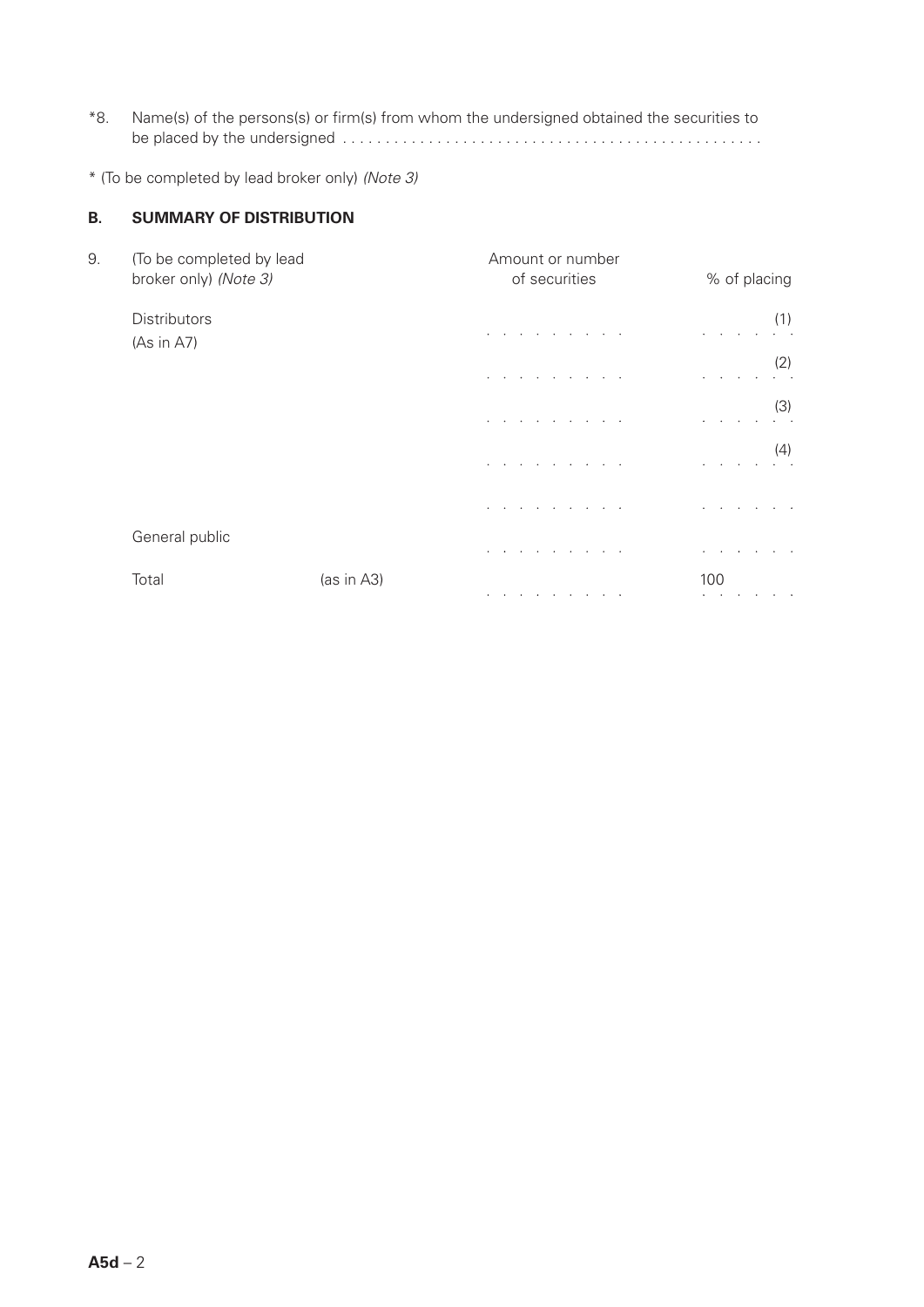## **C ANALYSIS OF DISTRIBUTION**

| 10. | By the undersigned to: (Note 5)                                                                                                                                                                              | Number of<br>holders | Amount or<br>number of<br>securities | % of placing |
|-----|--------------------------------------------------------------------------------------------------------------------------------------------------------------------------------------------------------------|----------------------|--------------------------------------|--------------|
|     | (1) Connected clients (as defined<br>in Note 2 to rule 10.12 of the GEM<br>Listing Rules)                                                                                                                    |                      |                                      |              |
|     | (2) Directors/substantial shareholders and<br>significant shareholders * of the issuer<br>and their respective close associates<br>(*significant shareholders in respect<br>only of an initial public offer) |                      |                                      |              |
|     | (3) Employees of the issuer<br><b>Contract Contract Contract</b>                                                                                                                                             |                      | and the contract of the contract of  |              |
|     | (4) Customers or clients of the issuer                                                                                                                                                                       |                      |                                      |              |
|     | (5) Suppliers to the issuer                                                                                                                                                                                  |                      |                                      |              |
|     | (6) Other Exchange Participants<br>(see also C12 below)                                                                                                                                                      |                      |                                      |              |
|     | (7) Retained by the undersigned                                                                                                                                                                              |                      |                                      |              |
|     | (8) Other                                                                                                                                                                                                    |                      |                                      |              |
|     | (9) TOTAL                                                                                                                                                                                                    |                      | (As in A4)                           |              |
| 11. | By the lead broker to the general public:<br>(To be completed by lead broker only) (Note 3)                                                                                                                  |                      |                                      |              |
|     | (1) Offered to the public                                                                                                                                                                                    | N/A                  |                                      |              |
|     | (2) Applied for by the public                                                                                                                                                                                |                      |                                      | N/A          |
|     | (3) Basis of allocation, where<br>oversubscribed                                                                                                                                                             |                      |                                      |              |
|     |                                                                                                                                                                                                              |                      |                                      |              |
|     |                                                                                                                                                                                                              |                      |                                      |              |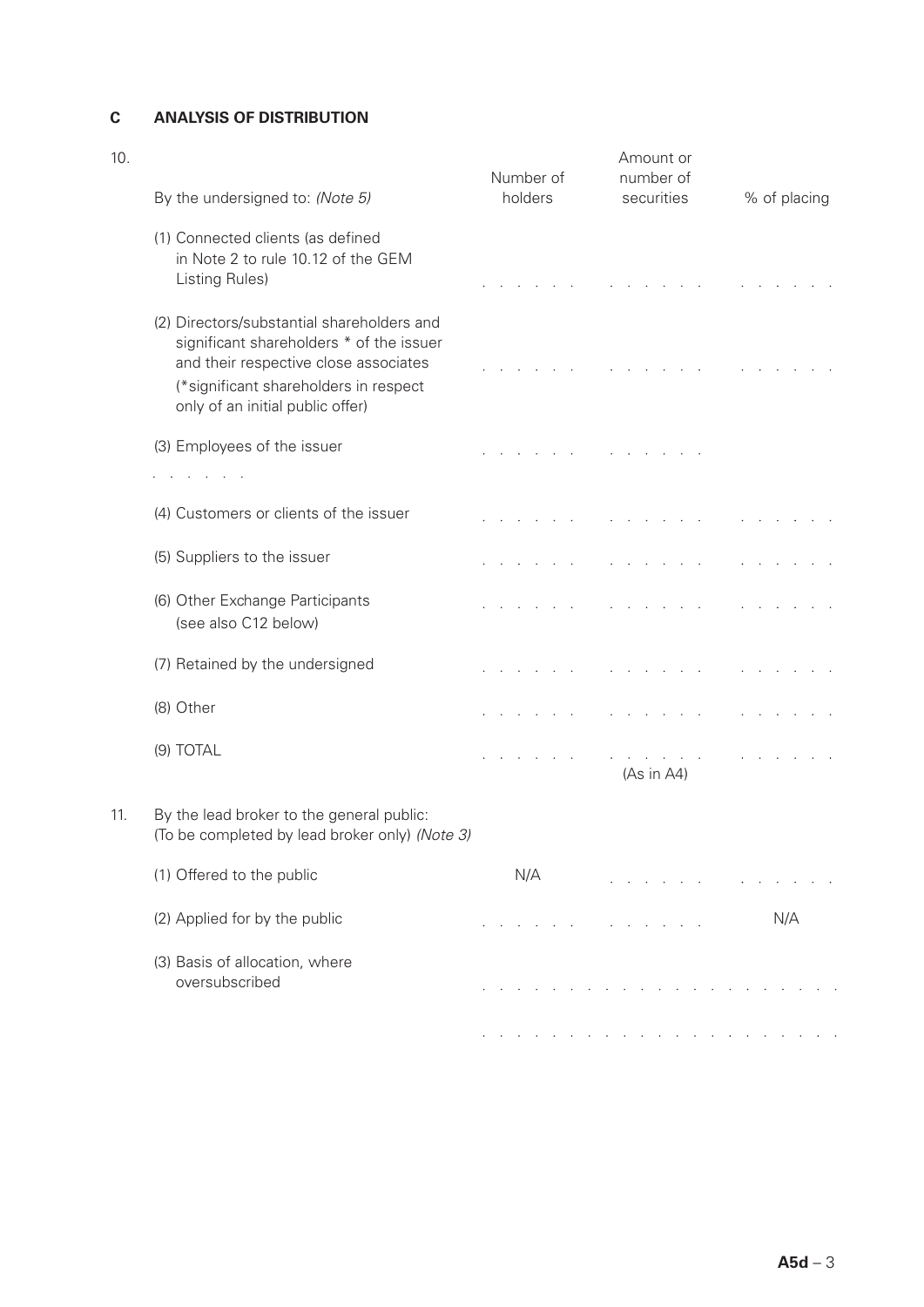| 12. | By the undersigned to other<br>Exchange Participants (Note 6) |       | Name of<br>Exchange<br>Participant | Amount or<br>number of<br>securities | % of placing |
|-----|---------------------------------------------------------------|-------|------------------------------------|--------------------------------------|--------------|
|     |                                                               |       |                                    |                                      |              |
|     |                                                               | Total | As in<br>C.10(6)                   |                                      |              |

13. Distribution of Placees (To be completed by lead broker in relation to a placing of equity securities by or on behalf of new applicant only)

| (1)            | <b>Distribution of Placing Shares</b><br><b>Number of Shares (indicate range)</b> |                |  |  | <b>Number of</b><br><b>Placees</b> |  |  |  |  |  | $%$ of                                                          |  |  |  |             |                                                                                                                                                                                                                                       |  |  |
|----------------|-----------------------------------------------------------------------------------|----------------|--|--|------------------------------------|--|--|--|--|--|-----------------------------------------------------------------|--|--|--|-------------|---------------------------------------------------------------------------------------------------------------------------------------------------------------------------------------------------------------------------------------|--|--|
| <b>Placing</b> |                                                                                   |                |  |  |                                    |  |  |  |  |  |                                                                 |  |  |  |             |                                                                                                                                                                                                                                       |  |  |
|                | (i)<br>(ii)                                                                       | $\ldots$ to    |  |  |                                    |  |  |  |  |  |                                                                 |  |  |  |             |                                                                                                                                                                                                                                       |  |  |
|                |                                                                                   | $\ldots$ to    |  |  |                                    |  |  |  |  |  |                                                                 |  |  |  |             |                                                                                                                                                                                                                                       |  |  |
|                | $(iii)$ to                                                                        |                |  |  |                                    |  |  |  |  |  |                                                                 |  |  |  |             |                                                                                                                                                                                                                                       |  |  |
|                | $(iv)$ to                                                                         |                |  |  |                                    |  |  |  |  |  | and a state of the                                              |  |  |  |             | $\mathbf{r}$ and $\mathbf{r}$ are associated to the set of the set of the set of the set of the set of the set of the set of the set of the set of the set of the set of the set of the set of the set of the set of the set of the s |  |  |
|                | $(v)$ to                                                                          |                |  |  |                                    |  |  |  |  |  | and a state of the                                              |  |  |  |             |                                                                                                                                                                                                                                       |  |  |
|                | $(vi)$ to                                                                         |                |  |  |                                    |  |  |  |  |  | and a state of the                                              |  |  |  | an an an an |                                                                                                                                                                                                                                       |  |  |
|                | $(vii)$ to                                                                        |                |  |  |                                    |  |  |  |  |  | $\mathbf{r}$ and $\mathbf{r}$ and $\mathbf{r}$ and $\mathbf{r}$ |  |  |  |             | $\mathbf{r}$ and $\mathbf{r}$ and $\mathbf{r}$ and $\mathbf{r}$                                                                                                                                                                       |  |  |
|                | $(viii)$ to                                                                       |                |  |  |                                    |  |  |  |  |  | and a state of the state                                        |  |  |  |             | $\mathbf{r}$ and $\mathbf{r}$ are the set of $\mathbf{r}$                                                                                                                                                                             |  |  |
|                | $(ix)$ to                                                                         |                |  |  |                                    |  |  |  |  |  | a na manana na                                                  |  |  |  |             |                                                                                                                                                                                                                                       |  |  |
|                | $(x)$ to                                                                          |                |  |  |                                    |  |  |  |  |  | .                                                               |  |  |  |             | and a state of the state of the state of                                                                                                                                                                                              |  |  |
| (2)            | <b>Concentration of Placing Shares</b>                                            |                |  |  | <b>Number of Shares</b>            |  |  |  |  |  | % of Placing                                                    |  |  |  |             |                                                                                                                                                                                                                                       |  |  |
|                | <b>Top Placee</b><br>(i)                                                          |                |  |  |                                    |  |  |  |  |  | and a state of the state                                        |  |  |  |             | $\mathbf{r}$ and $\mathbf{r}$ and $\mathbf{r}$ and $\mathbf{r}$                                                                                                                                                                       |  |  |
|                | (ii)                                                                              | Top 5 Placees  |  |  |                                    |  |  |  |  |  | and a state of the state                                        |  |  |  |             | and a state of the state                                                                                                                                                                                                              |  |  |
|                | (iii)                                                                             | Top 10 Placees |  |  |                                    |  |  |  |  |  | a construction and                                              |  |  |  |             |                                                                                                                                                                                                                                       |  |  |
|                | (iv)                                                                              | Top 25 Placees |  |  |                                    |  |  |  |  |  | .                                                               |  |  |  |             |                                                                                                                                                                                                                                       |  |  |
| Signed         |                                                                                   |                |  |  |                                    |  |  |  |  |  |                                                                 |  |  |  |             |                                                                                                                                                                                                                                       |  |  |
|                |                                                                                   |                |  |  |                                    |  |  |  |  |  |                                                                 |  |  |  |             |                                                                                                                                                                                                                                       |  |  |
|                |                                                                                   |                |  |  |                                    |  |  |  |  |  |                                                                 |  |  |  |             |                                                                                                                                                                                                                                       |  |  |
|                |                                                                                   |                |  |  |                                    |  |  |  |  |  |                                                                 |  |  |  |             |                                                                                                                                                                                                                                       |  |  |